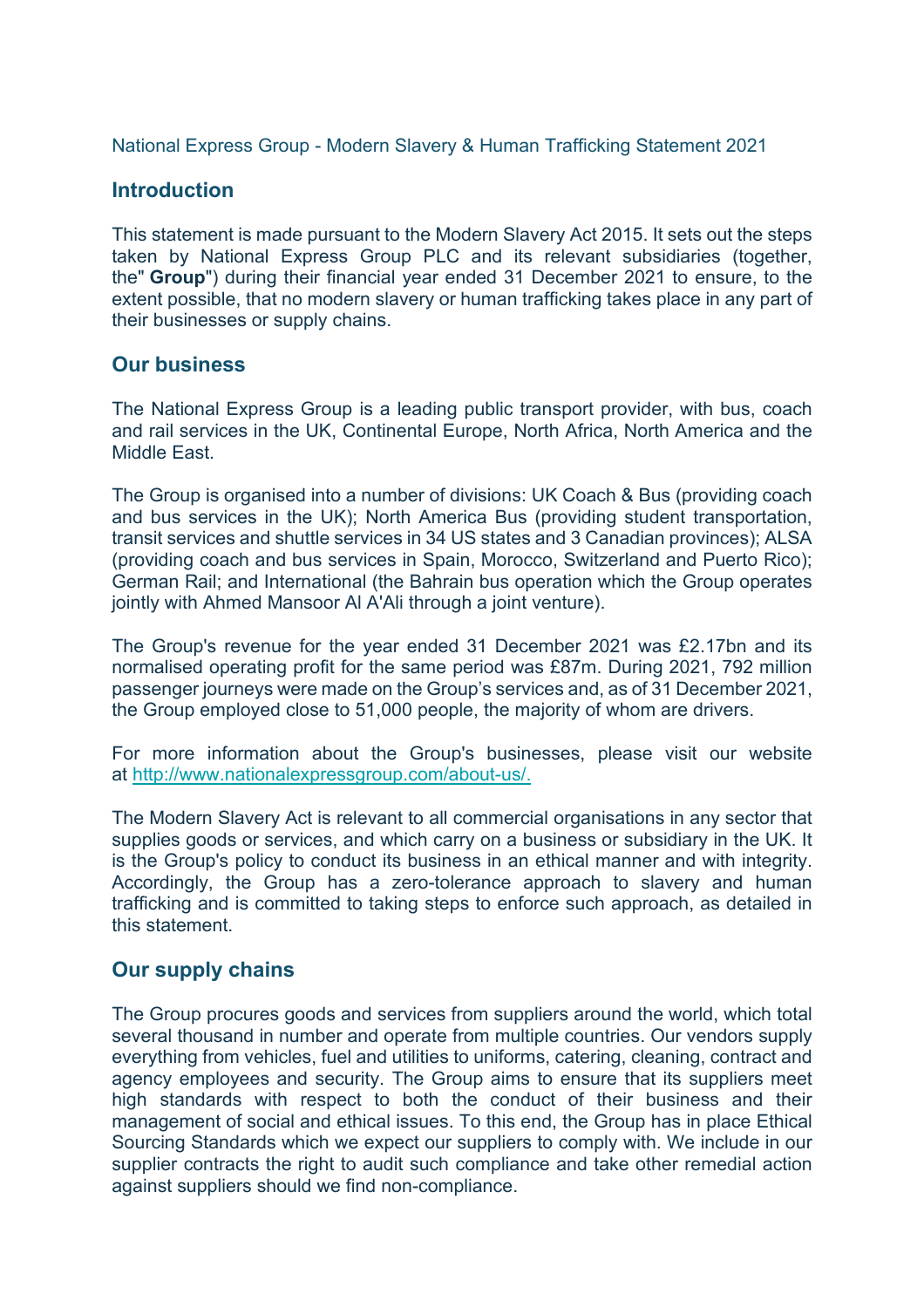# **Our policies**

As reported in our first Modern Slavery statement, the Group has adopted a Modern Slavery Policy. The Group also has a number of other policies in place which support ethical behaviour and assist in deterring and detecting unethical behaviour, including modern slavery, as explained below.

The Group has in place a Workplace Rights Policy and a Human Rights Policy. The Group also has in place a Whistleblowing Policy and operates a confidential whistleblowing hotline in each division.

There were no reports made to the whistle-blowing hotline regarding any suspected instances of modern slavery during 2021. Had there been any such reports, they would have been investigated fully and acted upon as necessary.

The Group is very proud to have been the first private transport group to commit to becoming a voluntary Living Wage employer. UK Bus secured Living Wage Foundation accreditation in January 2016, followed by UK Coach obtaining the same accreditation in October 2018. For any other country in which the Group operates, the Group has committed to pay at least 10% above the national minimum wage in that country. The Group is also committed to providing a workplace that values diversity, champions inclusion and respects the rights of all employees. These are examples of the Group's commitment to conducting its business in an ethical manner and with integrity.

## **Steps taken by the Group**

In 2021, the Group focused on ensuring its Modern Slavery governance and controls across its supply chain were robust and adhered to. This included the following: specialised training for procurement and other relevant employees; continuing category assessment and supplier audits; and updating supplier contracts with additional ethical clauses.

The Group's procurement employees across all divisions annually undertake the Ethical Procurement and Supply course provided by the Charted Institute of Procurement & Supply. The Group also conducted a review of training nonprocurement employees across each division. All new employees receive training, and the frequency of refresher training for other employees is currently under review.

Additional communication and awareness initiatives were launched in the year to further raise awareness of, and provide opportunities to learn more about, Modern Slavery.

The divisions continue to work within the Group's Modern Slavery four-step process: Assess, Analyse, Action and Audit. All new suppliers are subject to the assessment stage and, if they fall within a high-risk category, the analysis and action stages must be completed before a purchase order is placed.

During the year, the divisions conducted a refresh questionnaire programme with existing suppliers in high-risk categories. The supplier questionnaires gathered